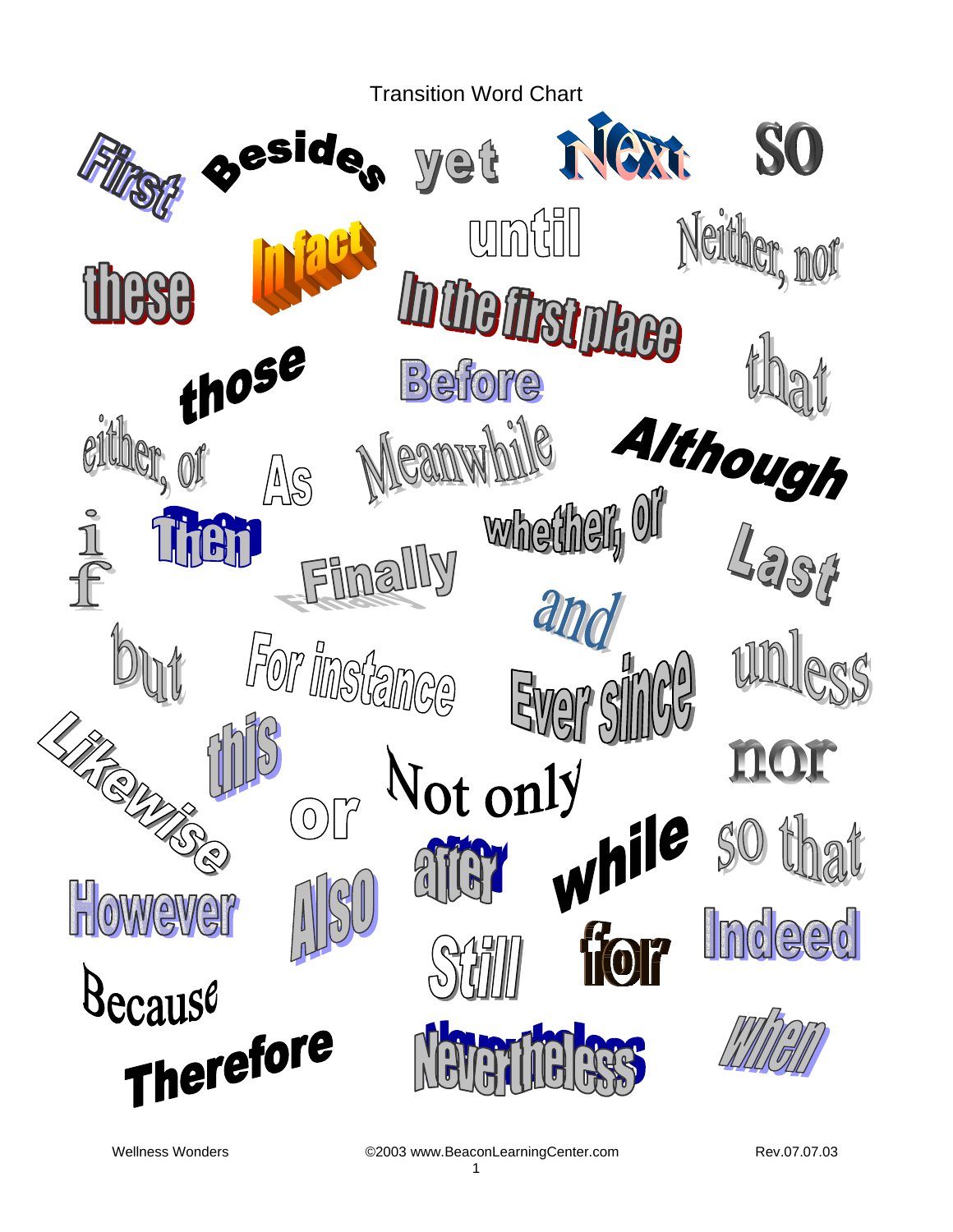# Sample Expository Paragraphs

Today the P.E. teacher talked with our class about physical fitness. In fact, she said it is important to exercise at least an hour everyday. Exercise doesn't have to be a chore. For instance, riding a bike is great exercise. Roller-skating is, too. So, find an activity you enjoy and get some exercise!

I made a plan for getting enough sleep at night. After I eat supper I play for a while. Then I take a warm bath. When I finish bathing, I put on my pajamas and climb in bed. Finally, I read a good book. Reading makes me sleepy and I usually fall right to sleep.

It is important to stay clean. If you don't take regular baths germs can grow easier in cuts or sores. In fact, sometimes you have to use medicine to kill the germs. Also, if you don't take regular baths you might not smell so good. As a result, your friends might not want to play with you. Staying clean helps you stay healthy and happy.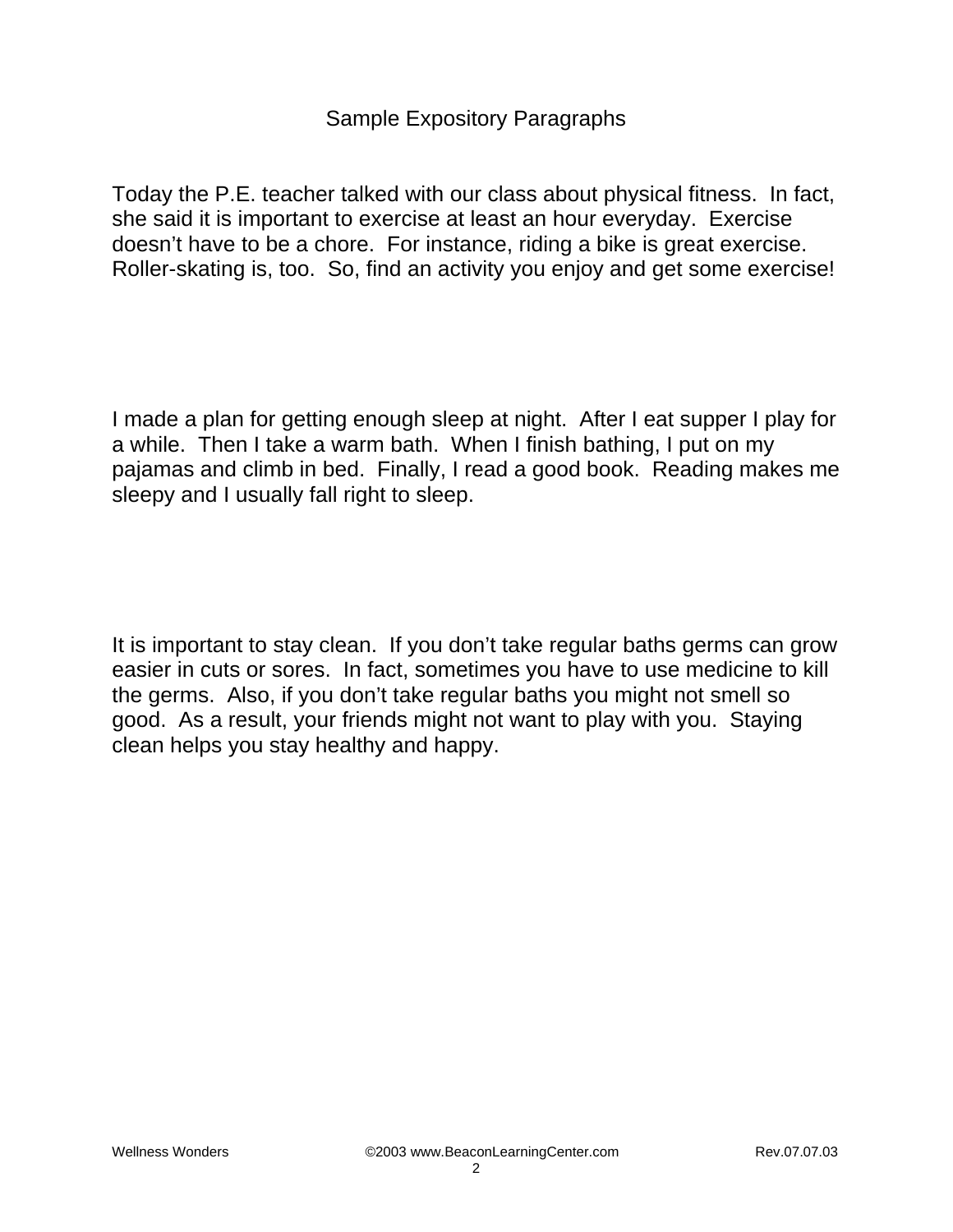Paragraph 1:

Many people say breakfast is the most important meal.

When you wake up in the morning your body has gone 8-10 hours without food.

Therefore, it needs food for energy.

In fact, without food, your brain and body will have a hard time getting started.

Then you might do poorly at school.

So, make a point to eat a healthy breakfast.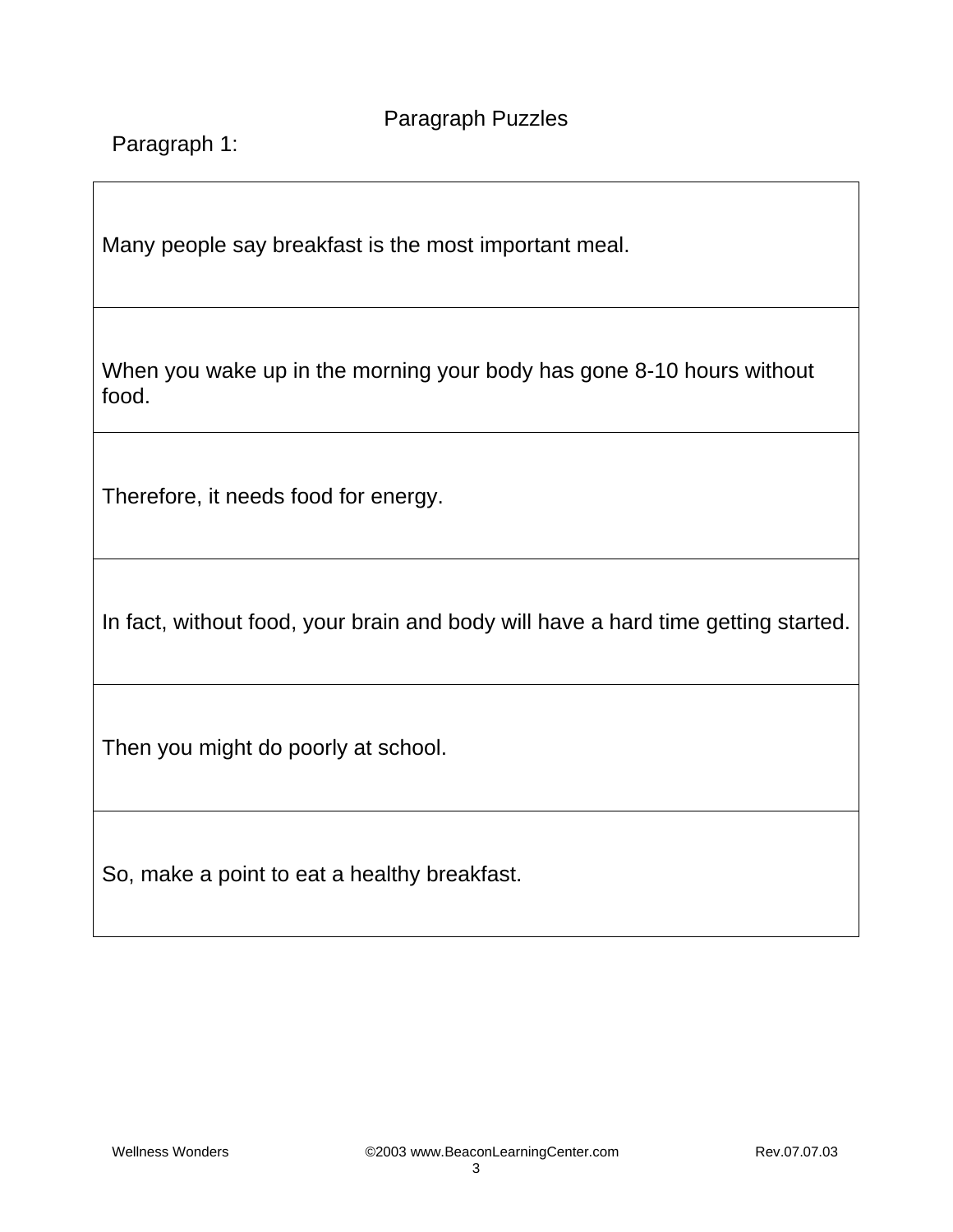Have you ever brushed your teeth with ground-up chalk or lemon juice?

Before toothpaste was invented these are a few of the things people used to brush their teeth.

However, about 100 years ago, someone invented minty toothpaste.

At first, the toothpaste came in a metal tube. It was hard to squeeze.

Finally, someone invented a plastic tube.

Ever since, toothpaste has been easier to use.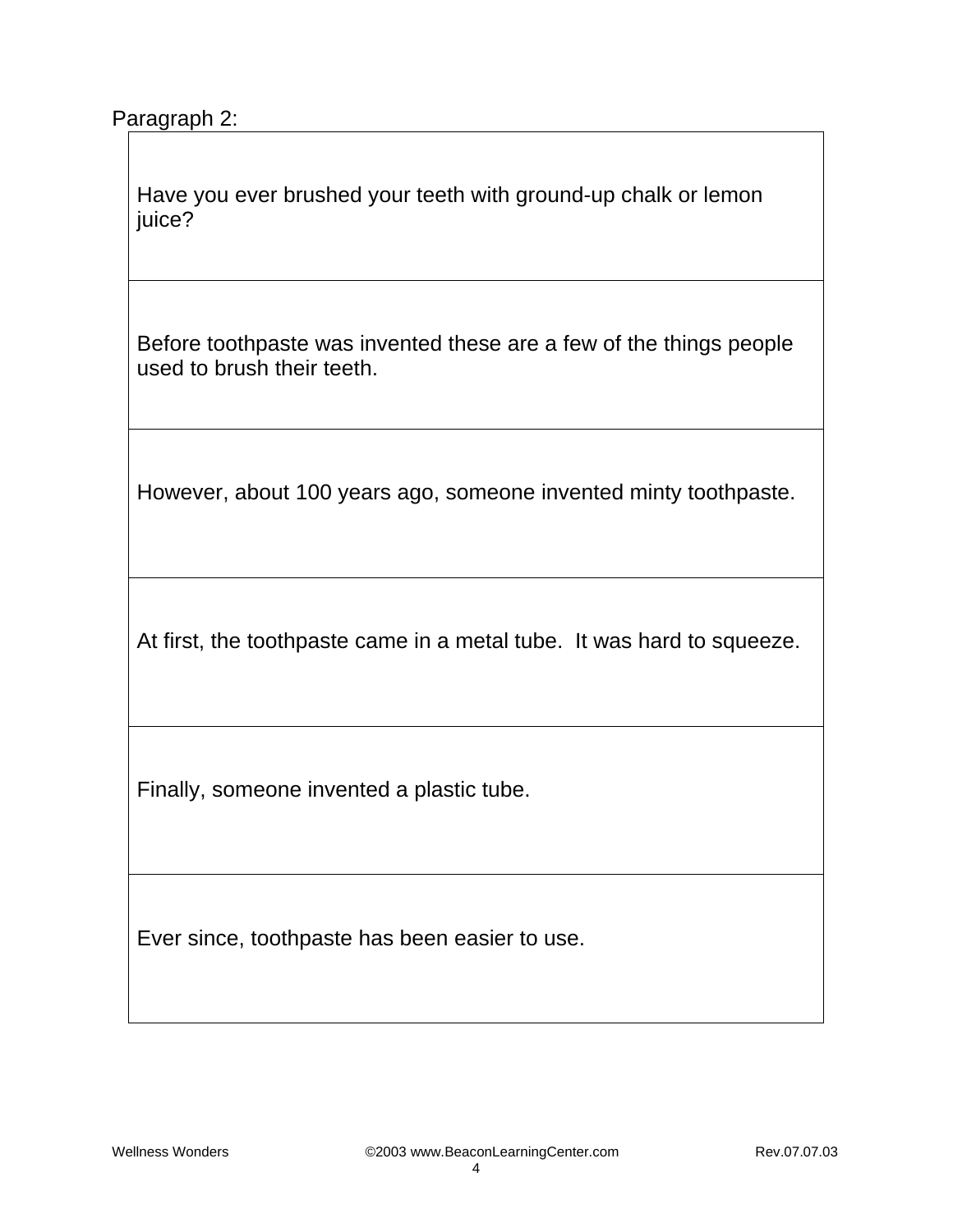Paragraph 3:

First, you gobble down a bowl of cereal for breakfast.

Then you go to school.

While at school, you do math, go to P.E., and read a book.

All of a sudden, your tummy starts growling!

Although you ate breakfast, you want to eat again.

Finally, your teacher says it is snack time!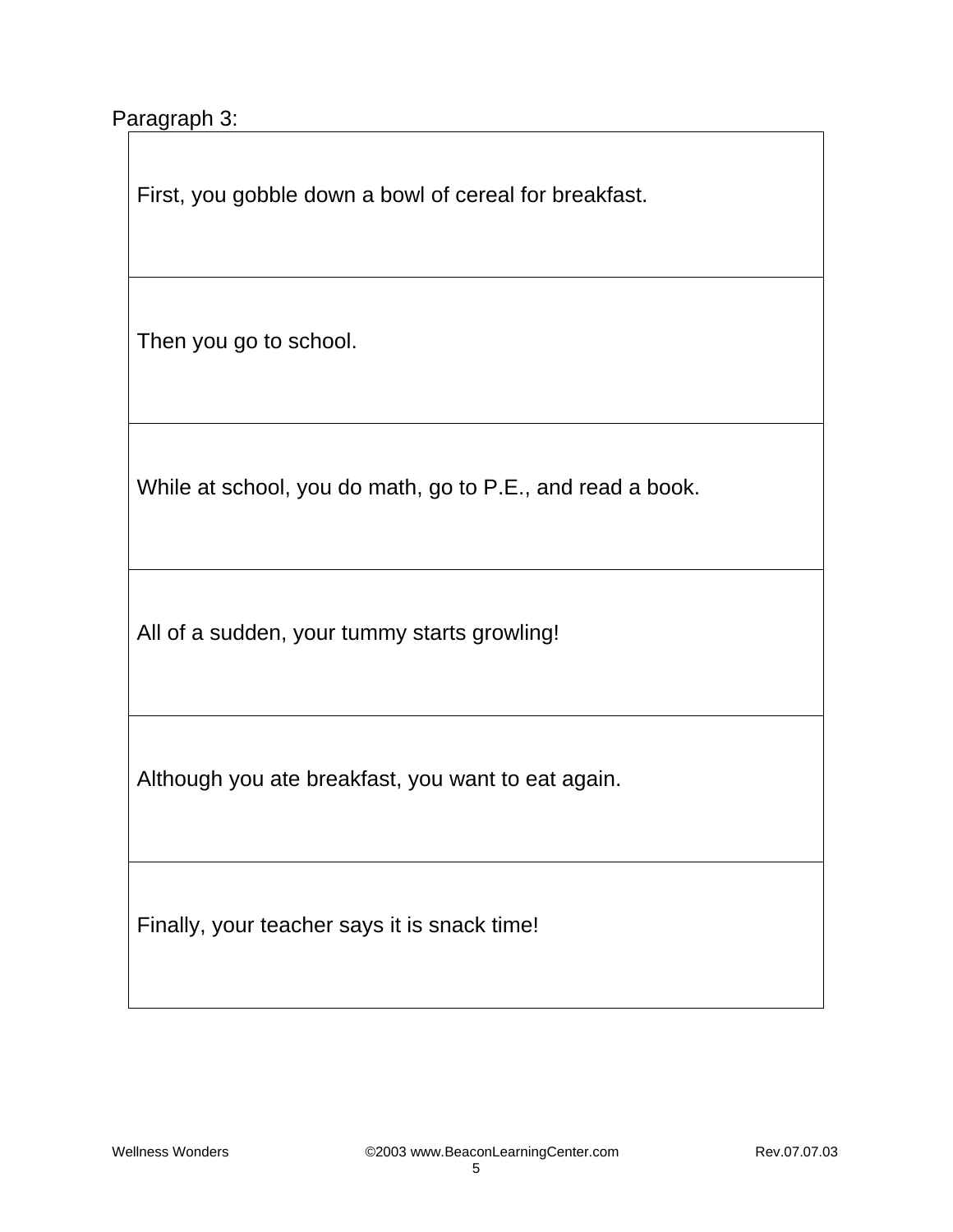#### Paragraph 4:

It is easy to make a healthy snack.

First, clean two stalks of celery.

Next, cut the celery into pieces about 3 inches long.

Then use a knife and spread peanut butter in the middle of the celery.

Finally, sprinkle some raisins on top.

This snack is called "Ants on a Log."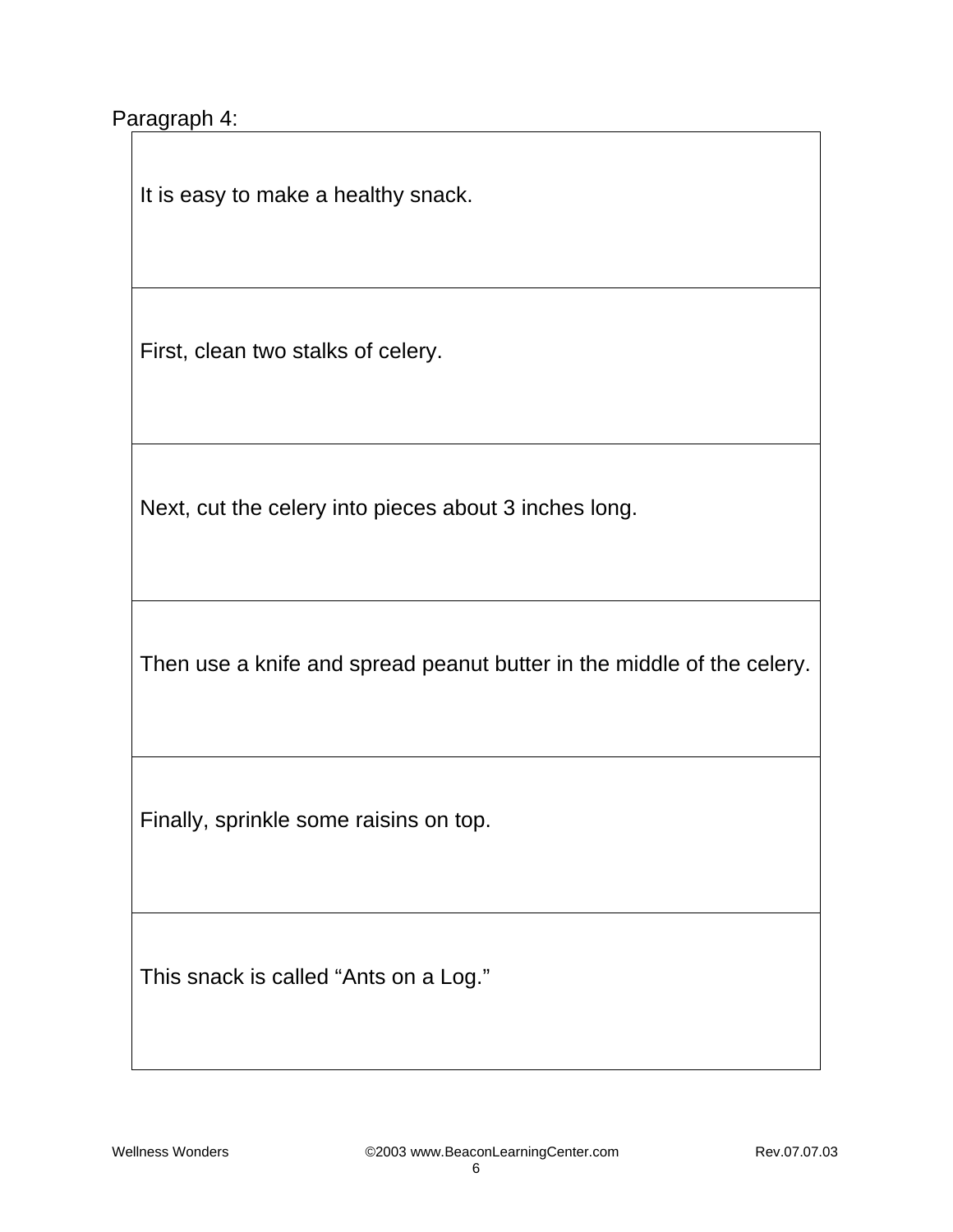### Ideas for My Note to Parents

- o The class is learning about health and nutrition.
- o The students want to eat healthy snacks.
- o Healthy snacks do not have a lot of sugar or fat.
- o It would be a learning experience to try different healthy snacks.
- o We have planned a Snazzy Snacks event.
- o Will you help by providing a small sample of a healthy snack for each person in our class?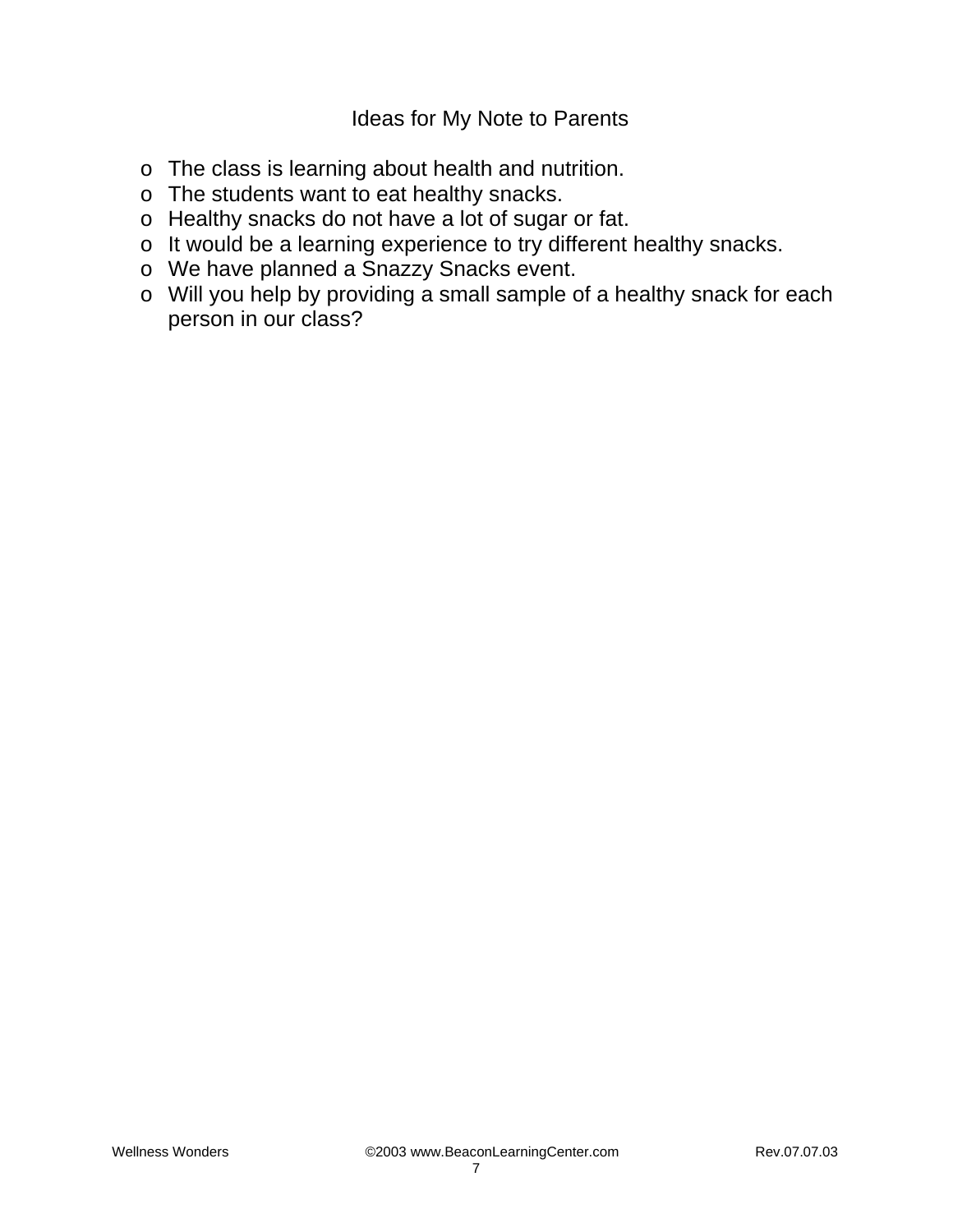### Sample Note to Parent(s)

Dear Parent(s),

Our class is learning about health and nutrition. Because of this, the students want to eat healthy snacks. Healthy snacks do not have a lot of sugar or fat. Therefore, it would be a learning experience to try different healthy snacks. So, we have planned a Snazzy Snacks event for \_(date, time, location)\_\_\_\_\_\_\_\_\_\_\_\_\_. Would you please provide a small sample of a healthy snack for each person in our class by (time) on the above date so that we can taste different healthy snacks? If you can, please complete and return the form below. There are \_\_\_\_\_ students in our class.

Sincerely, (Teacher's name)

Yes, I will send samples of a healthy snack. I plan to send

Sign